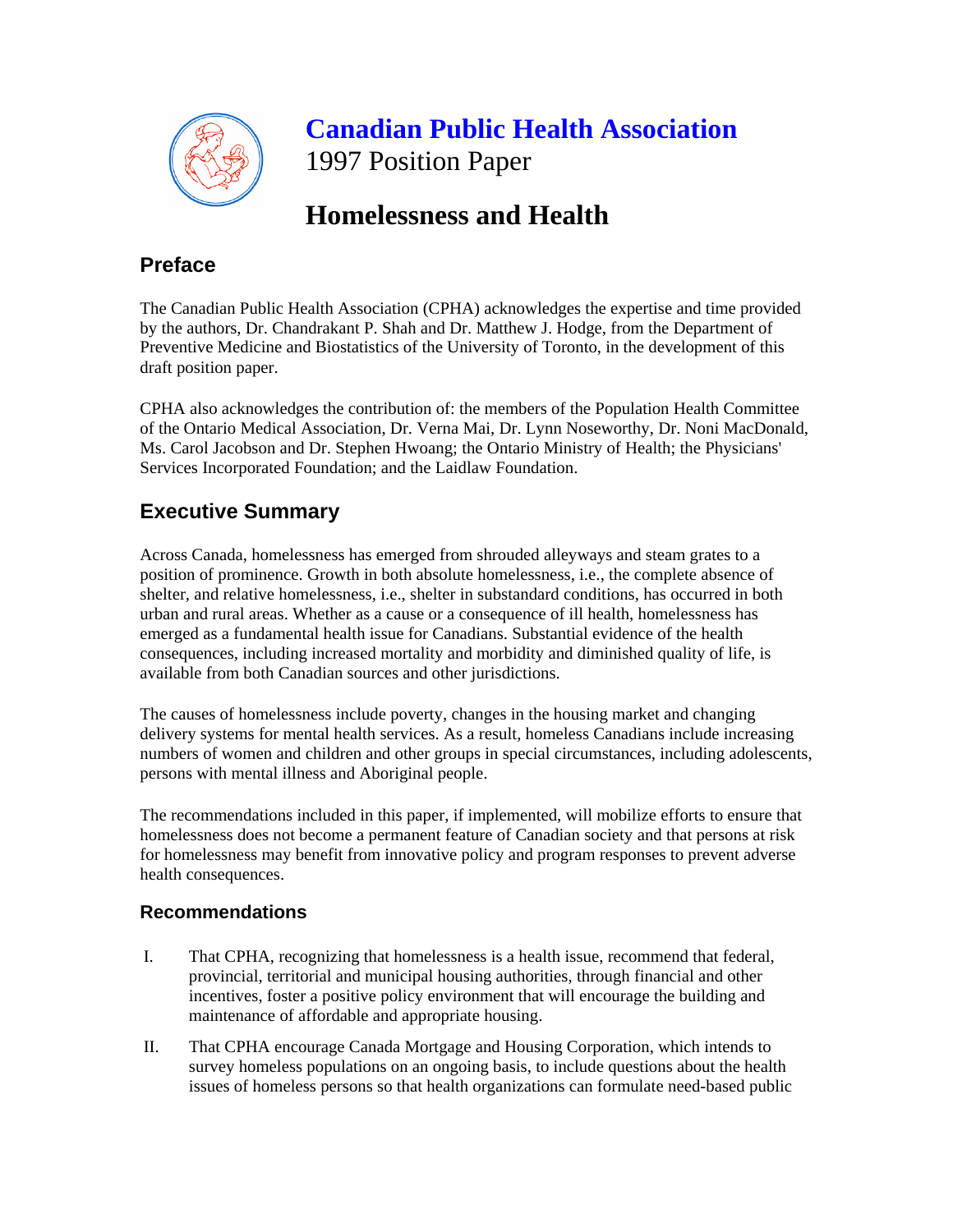policies.

- III. That CPHA, recognizing unemployment and economic instability as causes of homelessness, continue to promote the resolutions it passed at the 1996 CPHA Annual General Meeting with regard to unemployment and health by its continued efforts to build coalitions among health professional groups, national labor organizations and nongovernment organizations to lobby governments at all levels to develop public policies that will promote meaningful employment for all Canadians and appropriate health, social and income maintenance support services for unemployed persons.
- IV. That the CPHA endorse and support the recommendations related to housing in the Report of the Royal Commission on Aboriginal Peoples (1996) (see Appendix I).
- V. That CPHA request its provincial and territorial branches and associations to explore with other health organizations and provincial and territorial governments ways and means to address the issue of providing continuity of care and access to ongoing care to persons without health cards or permanent addresses.
- VI. That CPHA, with the previously mentioned partners, advocate that provincial and territorial health authorities take steps to ensure that the particular health needs of homeless persons are considered and met as health care services are restructured and reformed.
- VII. That CPHA facilitate, on a pilot basis, the development of a Canadian network of persons and organizations concerned about homelessness and health, through Internet means including electronic mail discussion and the World Wide Web, with particular attention to exchanging information on innovative programs to facilitate health services delivery to homeless persons.
- VIII. That CPHA request health science faculties to include material in their curricula on the impact of social determinants such as homelessness on health and to cover these topics also during student evaluations.
- IX. That CPHA develop a dissemination strategy for this document to include print and electronic media outlets, the Prime Minister's office, provincial and territorial premiers' offices, federal, provincial and territorial ministries of finance, health, community and social services, opposition parties, national Aboriginal groups, and other professional societies and advocacy groups.
- X. That CPHA, affirming the position that adequate shelter is a prerequisite for health, endeavour to inform health professionals, non-governmental, street and religious organizations which house and work with homeless people about the extent of homelessness and its links to health with a view to advocacy for affordable, appropriate and available housing.
- XI. That CPHA initiate a working group of national professional and health associations, nongovernmental, street and religious organizations along with persons who are homeless, to examine the feasibility of a national conference on homelessness and health.

In January 1997, the Canadian Public Health Association Board of Directors approved a discussion paper entitled Health Impacts of Social and Economic Conditions: Implications for Public Policy. This document provides evidence linking the health status of Canadians to broad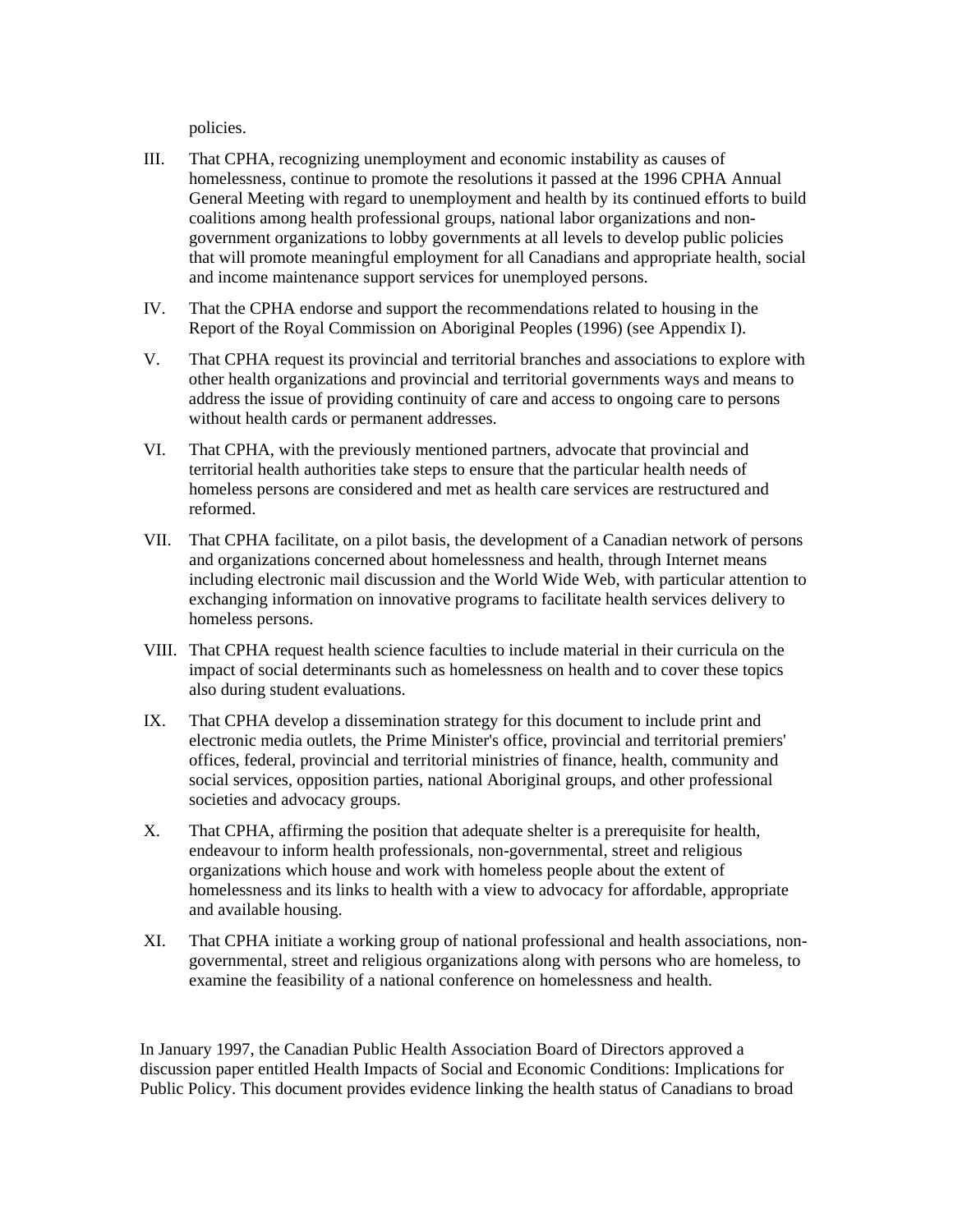social and economic determinants of health and establishes a foundation for policy discussion regarding the health impacts of these determinants.<sup>1</sup>

Building on that foundation, we have developed a position paper on one of those determinants, namely the role of shelter or its absence, that is homelessness, in health. Across Canada, homelessness has emerged from shrouded alleyways and steam grates to a position of prominence. Data from multiple areas indicate that the urban homeless population is not only growing in absolute terms but is also changing in its composition. This growth and diversification has been matched by a reciprocal withering of funds and policies aimed at providing affordable, stable housing. Yet the World Health Organization's definition of health makes clear the important role of adequate shelter in achieving Health for All.

Furthermore, Canada's northern climate makes secure shelter a fundamental prerequisite for health. Despite this, increasing numbers of Canadians are homeless and thus likely to face the particular health problems associated with homelessness. In short, whether as a cause or a consequence of ill health, homelessness has emerged as a fundamental health issue for Canadians.

## **What is homelessness?**

As a prelude to exploring the health consequences of homelessness and the links between homelessness and health, a brief orientation follows. To consider homelessness is to perceive a range of living arrangements and a variety of populations in special circumstances. In 1987, the United Nations (UN), designating the International Year of Shelter for the Homeless, established a distinction between absolute homelessness, i.e., people living on the street and victims of disaster with no homes at all, and relative homelessness, i.e., people housed in dwellings that fail to meet basic standards.<sup>2</sup>

The UN went on to identify five such basic standards. Thus, a dwelling must 1) adequately protect occupants from the elements, 2) be provided with safe water and sanitation, 3) provide for secure tenure and personal safety, 4) lie within easy reach of employment, education, and health care, and 5) be affordable.<sup>2</sup>

Persons living in absolute homelessness are those with no fixed address, including people living on the streets, those using shelters and, in the case of young children, those provided with shelter in conditions bearing little resemblance to a home, often referred to as welfare motels. By contrast, persons living in relative homelessness are generally housed in a dwelling, but one that is sufficiently derelict as to fall short of the UN's five standards.

Closer to home, the federal Library of Parliament's 1994 paper on homelessness<sup>3</sup> describes three categories: chronic, periodic and temporary homelessness. Persons facing chronic homelessness are estimated to make up 20 to 40% of those using emergency shelters and hostels and typically are socially marginal people, often engaged in substance abuse or exhibiting psychiatric conditions.

By contrast, persons facing periodic homelessness generally leave home as a result of a crisis such as domestic violence or abuse, but may return to such homes after periods in shelters or on the streets. The last group, persons facing temporary homelessness, comprises those who lose their shelter because of fire or flood, hospitalization, or increasingly, unemployment leading to eviction or foreclosure.<sup>3</sup>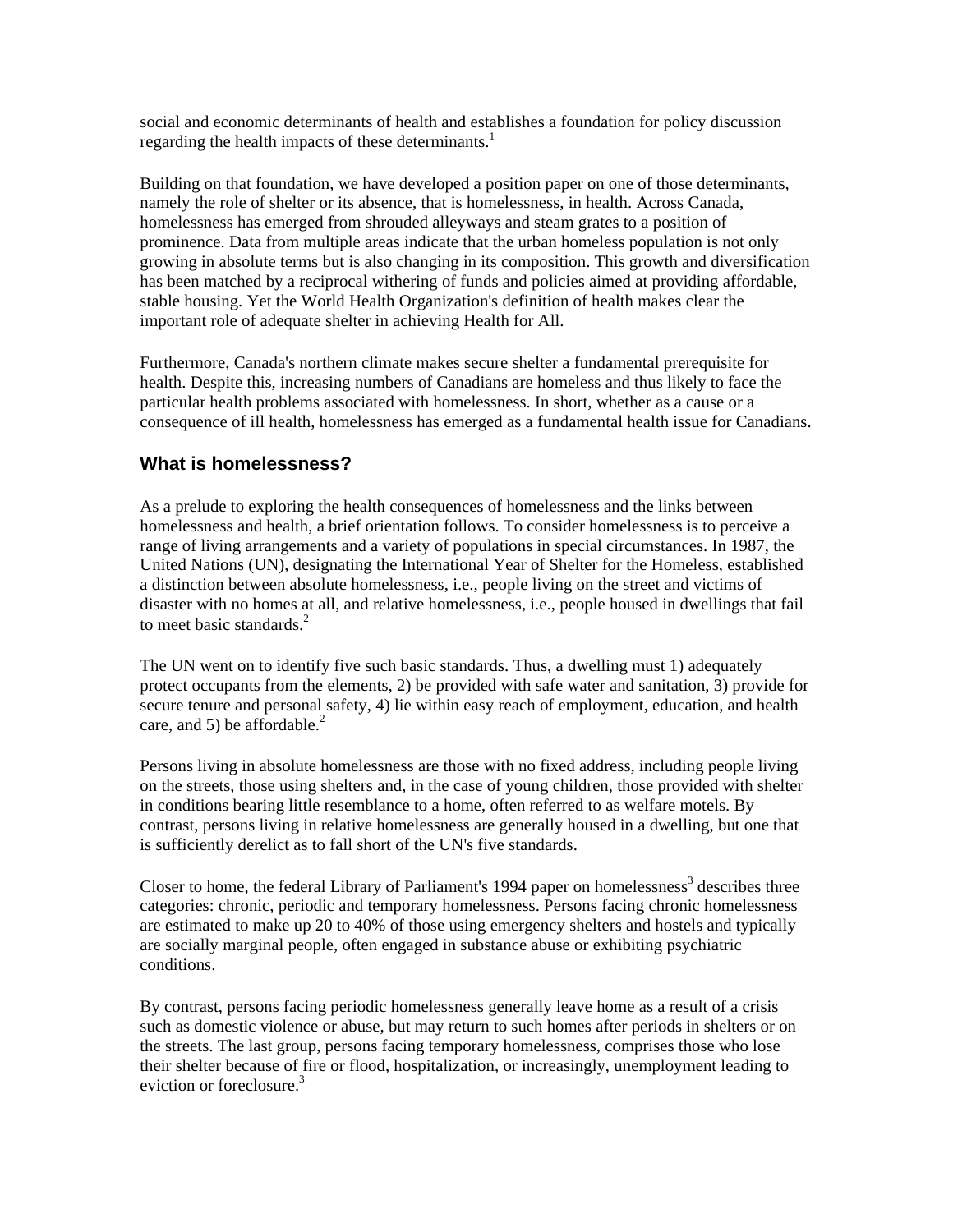In Canada, the absolutely homeless are the most visible of those who are homeless, for they are found disproportionately in urban areas. By contrast, relative homelessness, while present in the cities, is most striking in remote areas and particularly in Aboriginal communities.<sup>4-6</sup> From a health perspective, this distinction is important, because the health conditions predisposing to homelessness differ for each, as do the health consequences.

## **Who are the homeless?**

The stereotypic homeless person is generally thought to be a single alcoholic or possibly drugusing male, and much of the policy and program response to homelessness reflects this outdated view. Thus, shelters in many urban centres trace their roots to the idea that homelessness was a temporary aberration afflicting men who were "down on their luck". Furthermore, shelters were thought to be transition places, as people moved among various "housing choices".<sup>7</sup>

The reality of today's homeless persons is different: more mothers and children are among the homeless; shelters increasingly function as longer-stay housing; and there is a reduced range of housing options for people marginalized from housing markets. In addition, since persons in special circumstances make up an increasing proportion of the homeless, meeting their housing needs requires more of increasingly scarce resources.

### **Persons with mental illness**

These populations in special circumstances include persons with major psychiatric illness for whom the trend to deinstitutionalization has provided at best a patchy infrastructure of care. Since many are so debilitated that they cannot muster the organizational and financial wherewithal to establish and maintain a permanent place of residence, their health renders them at high risk of homelessness. Although it is estimated that only 5 to 7% of homeless persons with mental illness require institutionalization, $\delta$  once they are homeless, the lack of mental health infrastructure, particularly community-based treatment services, leaves them vulnerable to both the morbidity of their predisposing illness and the morbidity attendant on homelessness.

#### **Street youth**

Similarly, the growth of so-called "street youth" has created a population of adolescents in special circumstances, over 70% of whom report leaving home because of physical and/or sexual abuse.<sup>9</sup> Their health needs are similar to those of homeless adults, but may also include treatment and prevention of diseases arising from commercial sex work.<sup>10</sup> Of particular importance and often overlooked are the attention and resources necessary for their personal development, including education.

## **Families with children**

Across North America, the most startling demographic change noted among the homeless has been the rapid growth in the numbers of homeless women and children.

In Montreal, it is estimated that in a given year, 30 to 40% of homeless people are women.<sup>11</sup> On an average day in Toronto in November 1995, 3600 people stayed in emergency shelters; 50% were families with children.<sup>12</sup> Analysis of labor market data in the United States suggests that part of this increase may be due to the decline of the economic value of marriage, fueled in part by substantial contraction of job opportunities for semiskilled men.<sup>7</sup> As Canada's economy shifts from primary industry to service-oriented, knowledge-based industry, jobs for relatively unskilled men vanish, and those for women of similar skill or educational levels rarely provide child care or high enough wages to make child care possible.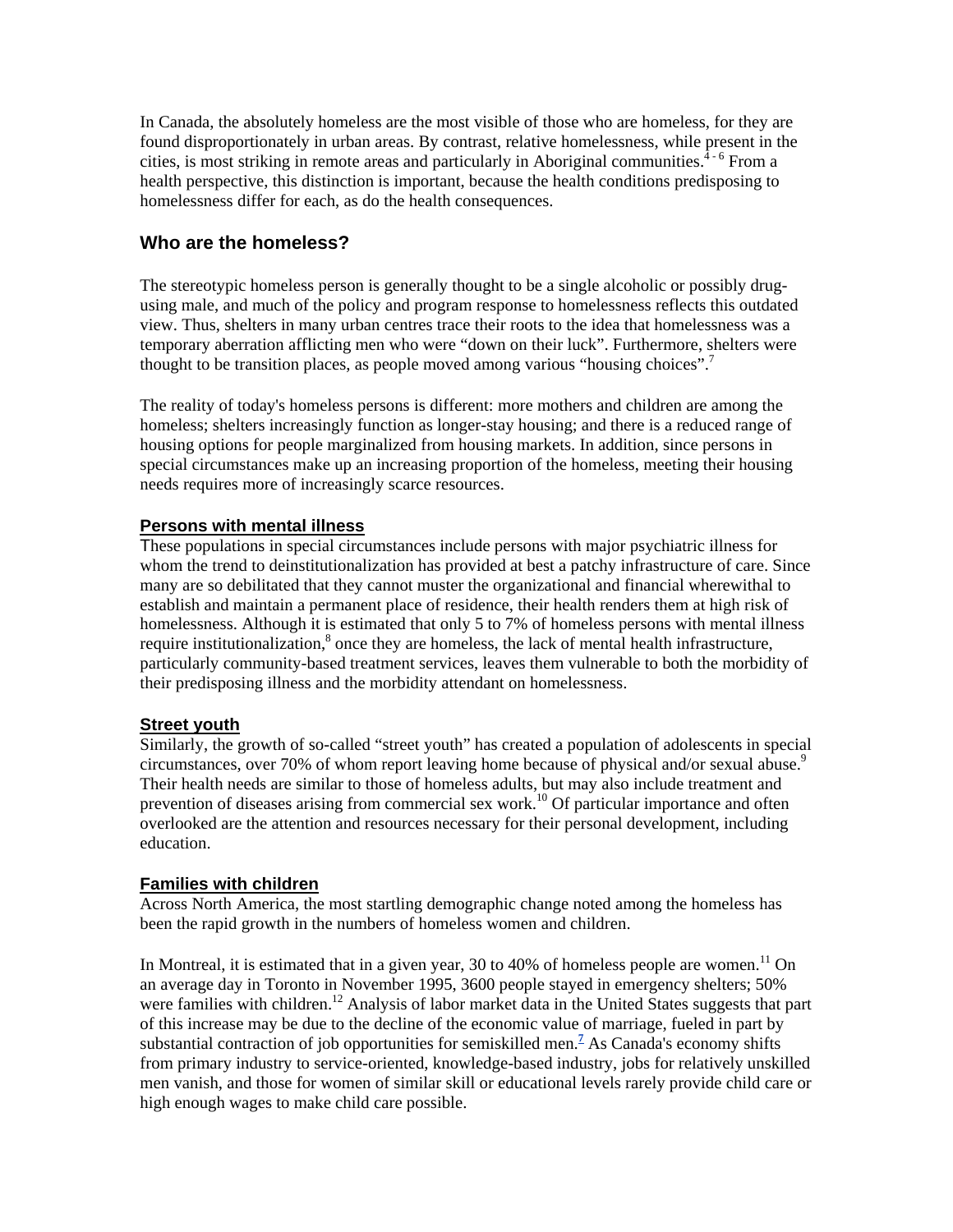As a result, more women find themselves and their children trapped in a cycle of low income and a tenuous hold on stable shelter. Welfare motels and hostels are available, resulting in fewer people on the streets, however, studies of children housed in such facilities report increasing frequencies of acute illness, chronic illness and developmental slowing or delay.<sup>13-17</sup>

## **Aboriginal people**

An additional population in special circumstances is Aboriginal persons. Whether absolutely homeless on the streets of Canada's cities or housed in squalid, crowded and dilapidated buildings on reserves, Aboriginal persons have particular risk factors for homelessness; efforts to remedy such homelessness require attention to these causes.<sup>18</sup>

### **Why the growth in homelessness?**

Over the last 15 years, much has been written describing and analyzing the growth in homelessness. Precise data on the numbers of homeless persons defy collection, if only because systems for counting citizens at census times generally are based on place of residence. Even in surveys of the homeless, identification of doubled-up persons and of places where homeless people seek shelter outside institutions is notoriously difficult.

Nevertheless, Canadian investigators and advocates have gathered data that, taken together, provide compelling evidence of substantial growth. Thus, one group has estimated that in Toronto 25,000 people were homeless in 1996, double the number in  $1994$ ;<sup>19</sup> the Good Shepherd Hostel reports a 30% increase in people using its overnight shelter between 1995 and 1996; and the Metro Children's Aid Society reports a 33% increase in households sharing accommodation and a 52% increase in families in shelters over the same period. Workers on the Anishnawbe Street Patrol in the same city estimate a doubling of the number of persons on the street between 1993 and  $1996.^{20}$ 

Further west, after reductions in welfare payments in Calgary during the early 1990s, 55% of recipients were reported to be facing eviction. In Montreal, 1994 data indicated that 27,000 people were homeless, 40% of whom were from outside Montreal.<sup>21</sup> This magnet role of larger urban centres is particularly acute with street youth. As an example, Addiction Research Foundation data from 1992 estimated that two-thirds of the 3,00 0- 5,000 homeless youths in Toronto were from outside Metro Toronto.<sup>9</sup>

Although estimating the total number of homeless persons in any jurisdiction is difficult, as long ago as 1986, 130,000 - 250,000 Canadians were estimated to be homeless or living in substandard housing.**<sup>3</sup>** In 1987, the Canadian Council on Social Development (CCSD) conducted a crosssectional survey of homeless people by counting all persons staying in shelters on a particular night. On the basis of this sample, the CCSD estimated that 10,672 people stayed in emergency shelters.

Even this snapshot is likely to be a substantial underestimate, as it does not include women or children in emergency shelters for victims of domestic violence or those doubled-up with friends or relatives.<sup>2</sup> In the fall of 1997, the Canada Mortgage and Housing Corporation (CMHC) is planning a national survey and then periodic ongoing surveillance of the homeless population in Canada. It provides an opportunity for public health organizations to lobby CMHC to include in this survey questions related to health issues of the homeless persons.<sup>22</sup>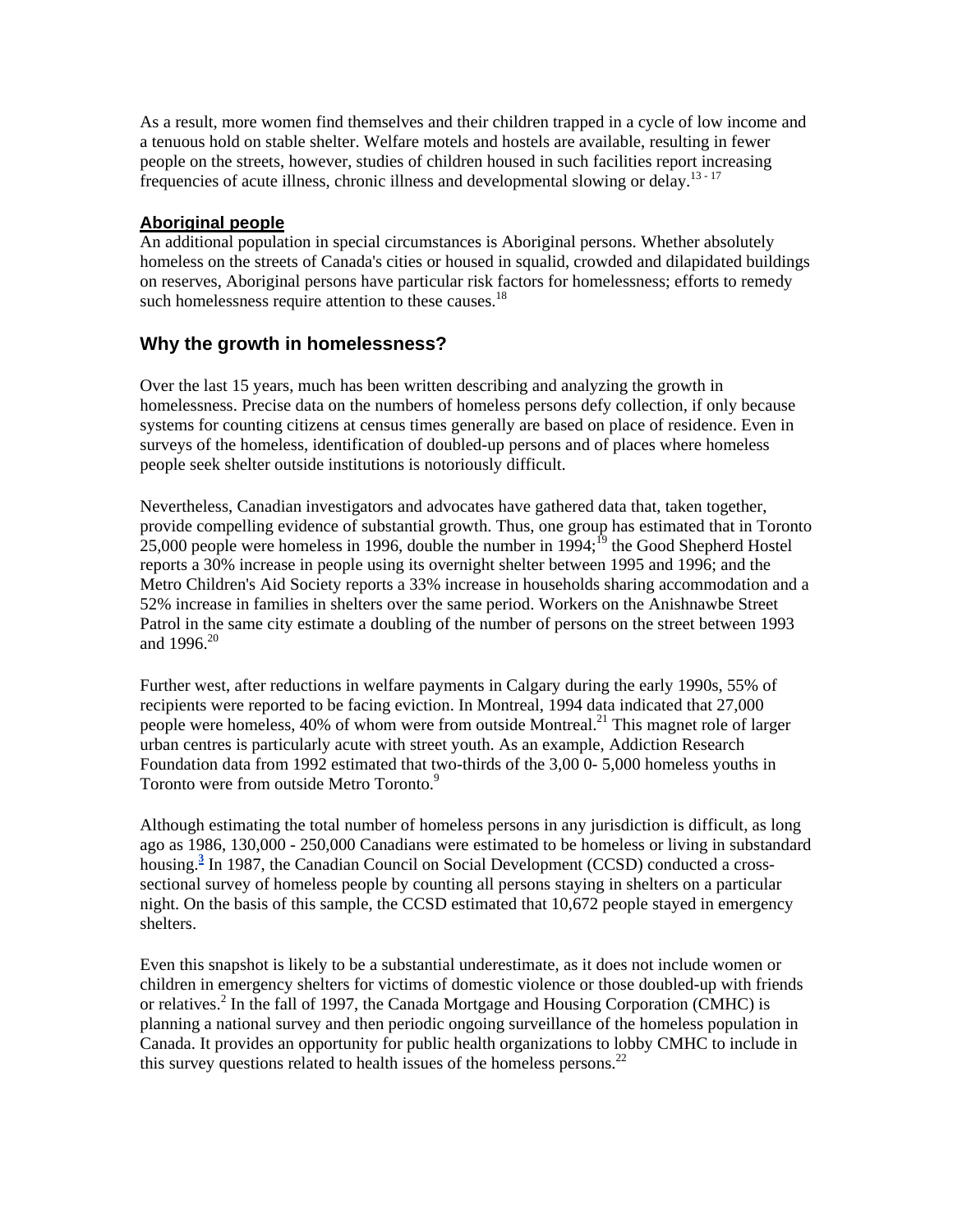The growth in the number of homeless persons leads inexorably to the question of "why?". Although perhaps conceptually distinct, causes of homelessness, for individuals are likely to act in concert and multiply. The growth of homelessness appears attributable to three broad categories of factors: a) poverty, b) changes in housing markets, and c) psychiatric morbidity and changes in mental health services.

#### **Poverty and housing market**

The first two of these, poverty and housing market conditions, are linked inextricably to shelter, as it is the largest single item expenditure for most Canadians. While a very small number of persons choose to have a homeless life-style, the majority of people are there because of economic fall out. This is illustrated by income data:

15% of 458 homeless persons reported no income during the month before a Toronto survey was done, and only 10% reported receiving more than \$1000 during the previous month.<sup>23</sup>

Furthermore, stubbornly high rates of unemployment have increased the tenuousness of many people's shelter, and have contributed to adverse health effects.<sup>24</sup> As a result, poverty rates in Canada have risen over the last decade, particularly among women and children. This is clearly evident in Canada's having 1.4 million children living below the poverty line.<sup>1</sup> To be sure, poverty does not lead inevitably to homelessness, but even if the stock of affordable rental housing is constant, more persons in economically precarious circumstances means more persons at risk for homelessness.

Substantial evidence suggests that the stock of affordable rental housing has contracted, compounding the lower funds paid to poor individuals in the form of social assistance. The gentrification of Canada's cities has led to increasing rents and loss of much of the stock of affordable housing, particularly single room occupancy buildings. Furthermore, this process is not merely a big city phenomenon: between 1984 and 1988, the average rent on a three-bedroom living space increased by 31.3% in Canada's largest city, Toronto, but also by 24.8% in Saint John, New Brunswick. In 1991, the Canada Mortgage and Housing Corporation reported that one in five of Canada's renting households lived in inadequate or unsuitable housing.<sup>20</sup>

For poor households, the search for shelter is made even more difficult by landlord resistance. Survey data suggest that one-third of small-scale landlords and two-thirds of corporate landlords with rental housing affordable to persons receiving social assistance would not rent available units to persons receiving such payments.<sup>20</sup>

Since the focus of this paper is on health issues of the homeless, we will not deal with possible housing solutions. Ward, in his book Organizing for the Homeless, has discussed several solutions involving innovative housing models, including those in which homeless people run or participate in running the housing complexes, such as Dixon Hall-City home Housing Project in Toronto<sup>25</sup>

#### **Psychiatry, morbidity and changes in mental health services**

Aside from poverty and changing housing markets, illness itself, particularly poor mental health, can precipitate homelessness. In much of the writing on homelessness, it is common to find the deinstitutionalization of mental health services cited as a significant cause. Although the number of inpatient beds has been reduced markedly (Vancouver's Riverview Psychiatric Hospital had 1,000 beds in 1993, down from 4,800 in 1960),<sup>26</sup> much of this occurred before the current growth in homelessness.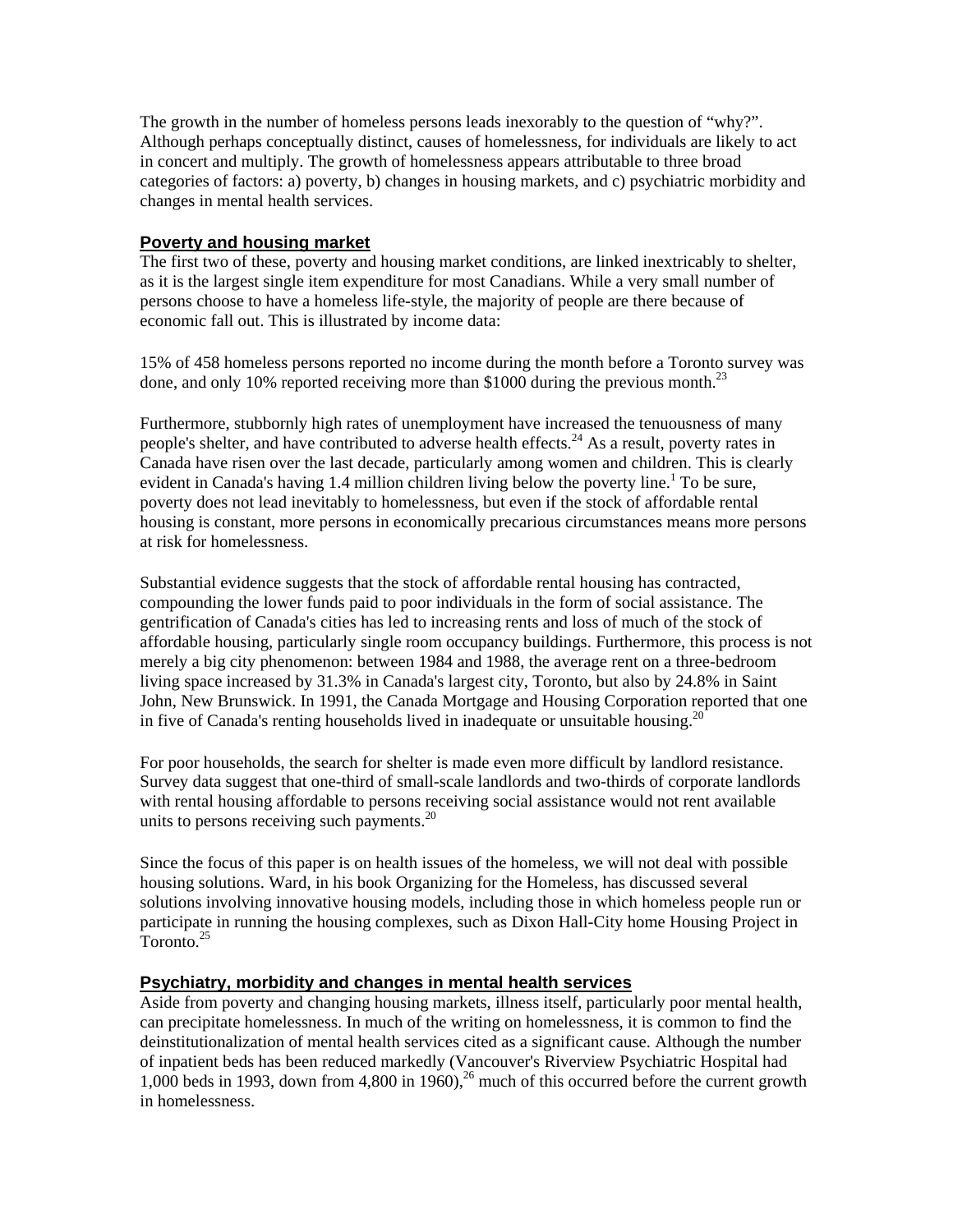Nevertheless, deinstitutionalization continues to play a causal role, in that outpatient or ambulatory substitutes for inpatient care and for forced hospitalization remain inadequate to meet demand, particularly in the area of treatment for alcohol and drug use. In addition, becoming homeless, with the attendant loss of affiliation, may well exacerbate the morbidity associated with mental illness.

From the street, the data are not encouraging. Surveys of homeless persons report that from 10 to 90% have some form of mental illness, a range that reflects both definitional uncertainty and the over-representation of mental illness among homeless persons.<sup>27</sup> In some cases, illness predisposes to homelessness, while in others, homelessness itself precipitates mental illness, notably alcohol and drug abuse. Thus, in a longitudinal study of 1,399 homeless adults in California, it was reported that while 45.6% had no medical or psychiatric illness upon becoming homeless, 9.3% of these became excessive users of alcohol, 4.4% became users of illegal drugs and 0.9% were hospitalized in a psychiatric facility within 12 months.<sup>28</sup> Since the 1980s, crack/cocaine addiction has become a major contributing factor in the growth of homelessness in the United States. Although its impact in Canada is less well documented, this addiction is emerging as one of the causes of homelessness.

A 1992 survey of Ottawa street youth noted that 92% had attempted suicide. Addiction Research Foundation data from Toronto reported that drug use was 14 times higher among street youth than among students who had never run away from home,<sup>9</sup> and that nearly 90% of street youth reported either an alcohol or a drug problem.<sup>29</sup> In Canada, among 160 persons using shelters or drop-in services in Hamilton, 36% had some form of mental illness; among those over age 65, this soared to  $66\%$ .<sup>30</sup>

For homeless women, substance abuse exacts a lesser toll than for men. However, major psychiatric disorders such as schizophrenia appear to be more severe among women.<sup>31</sup> A study in St. Louis reported that 33.8% of women had post-traumatic stress disorder, compared with 3.2% of low-income housed women and 1.3% of other women.<sup>32</sup>

## **Housing issues in Aboriginal communities**

Before turning more explicitly to health issues, a word about Canada's Aboriginal people is in order. All three previously identified contributory causes may come together with particular force when they occur in remote communities. Moreover, among off-reserve Aboriginal people, housing has been cited as the most important unmet need. On and off reserves, relative homelessness has been well-documented by both government and other sources, including the Royal Commission on Aboriginal Peoples.<sup>6</sup>

- Houses occupied by Aboriginal people are twice as likely to need major repairs as are those of all Canadians.
- Aboriginal households are more than 90 times as likely as other Canadian households to be living without a piped water supply. On reserves, 14% of all dwellings have no indoor plumbing, 12.5% have no central heating and 6.5% have no electricity.

Relative homelessness with attendant poor sanitation and crowding is likely to increase the risks of communicable disease transmission and, in cases of house fires, to exact a higher injury toll.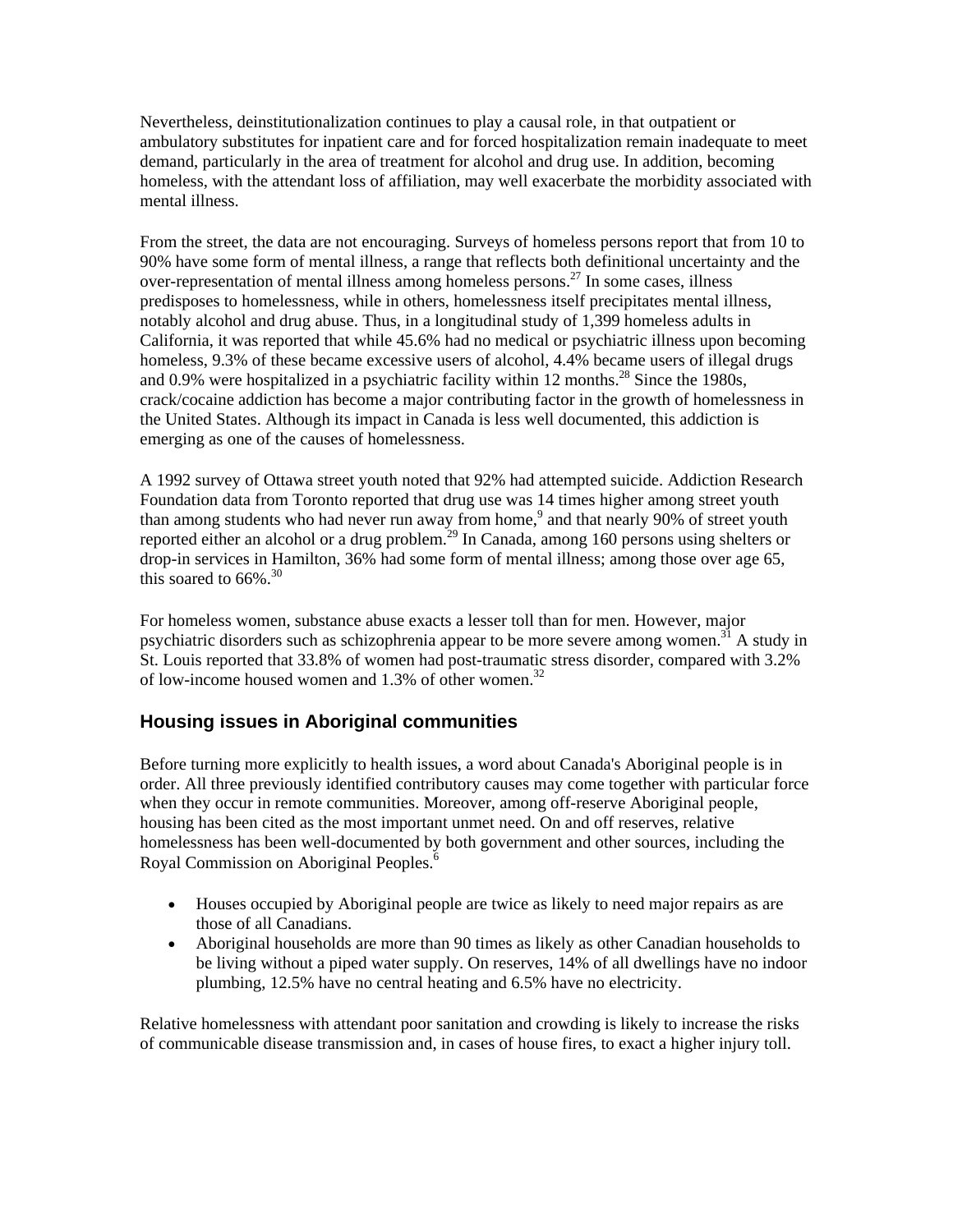## **Recommendations**

- I. That CPHA, recognizing that homelessness is a health issue, recommend that federal, provincial, territorial and municipal housing authorities, through financial and other incentives, foster a positive policy environment that will encourage the building and maintenance of affordable and appropriate housing.
- II. That CPHA encourage Canada Mortgage and Housing Corporation, which intends to survey homeless populations on an ongoing basis, to include questions about the health issues of homeless persons so that health organizations can formulate need-based public policies.
- III. That CPHA, recognizing unemployment and economic instability as causes of homelessness, continue to promote the resolutions it passed at the 1996 CPHA Annual General Meeting with regard to unemployment and health by its continued efforts to build coalitions among health professional groups, national labor organizations and nongovernment organizations to lobby governments at all levels to develop public policies that will promote meaningful employment for all Canadians and appropriate health, social and income maintenance support services for unemployed persons.
- IV. That the CPHA endorse and support the recommendations related to housing in the Report of the Royal Commission on Aboriginal Peoples (1996) (see Appendix I).

## **Linking homelessness and health**

If homelessness were only a matter of some people lacking shelter and of some living in substandard shelter, health workers and advocates might well consider homelessness to be merely a social concern. The reality of homelessness in Canada, however, is intimately linked to health status, in that ill health predisposes to homelessness, and adverse health effects and particular health needs follow on from homelessness.

Central to the links between health and homelessness is the notion of equity. The WHO has explicitly recognized the role of shelter in its definition of health, and Canada has ratified several international conventions making reference to links between health and shelter, including the United Nations Convention on the Rights of the Child.

On the street, homelessness leads to increased rates of illness, accentuated by the difficulties of providing health care services to homeless persons. The deaths by freezing of three homeless people in Toronto in January 1996, and a recent death at the time of writing (January 1997) are a reminder of increased age-adjusted mortality rates among homeless persons.<sup>33</sup> Of 202 deaths among homeless people in Toronto between 1979 and 1990, 71% of the dead were under the age of 70, compared with 38% of deaths in people of that age among the housed population. As a group, homeless persons are substantially younger than are the members of the general population; the excess of deaths arises mainly from deaths due to injury and from the sequelae of substance abuse, particularly suicide from overdose and alcoholic liver disease.<sup>34</sup>

#### **Tuberculosis**

Far more burdensome are the non-fatal illnesses associated with homelessness. Much has been written about tuberculosis (TB) among homeless people in US cities, yet the disease appears to be emerging as a substantial public health issue in Canadian cities as well. Tuberculosis infection is highly transmissible, because the mycobacterium that causes it is spread through the air.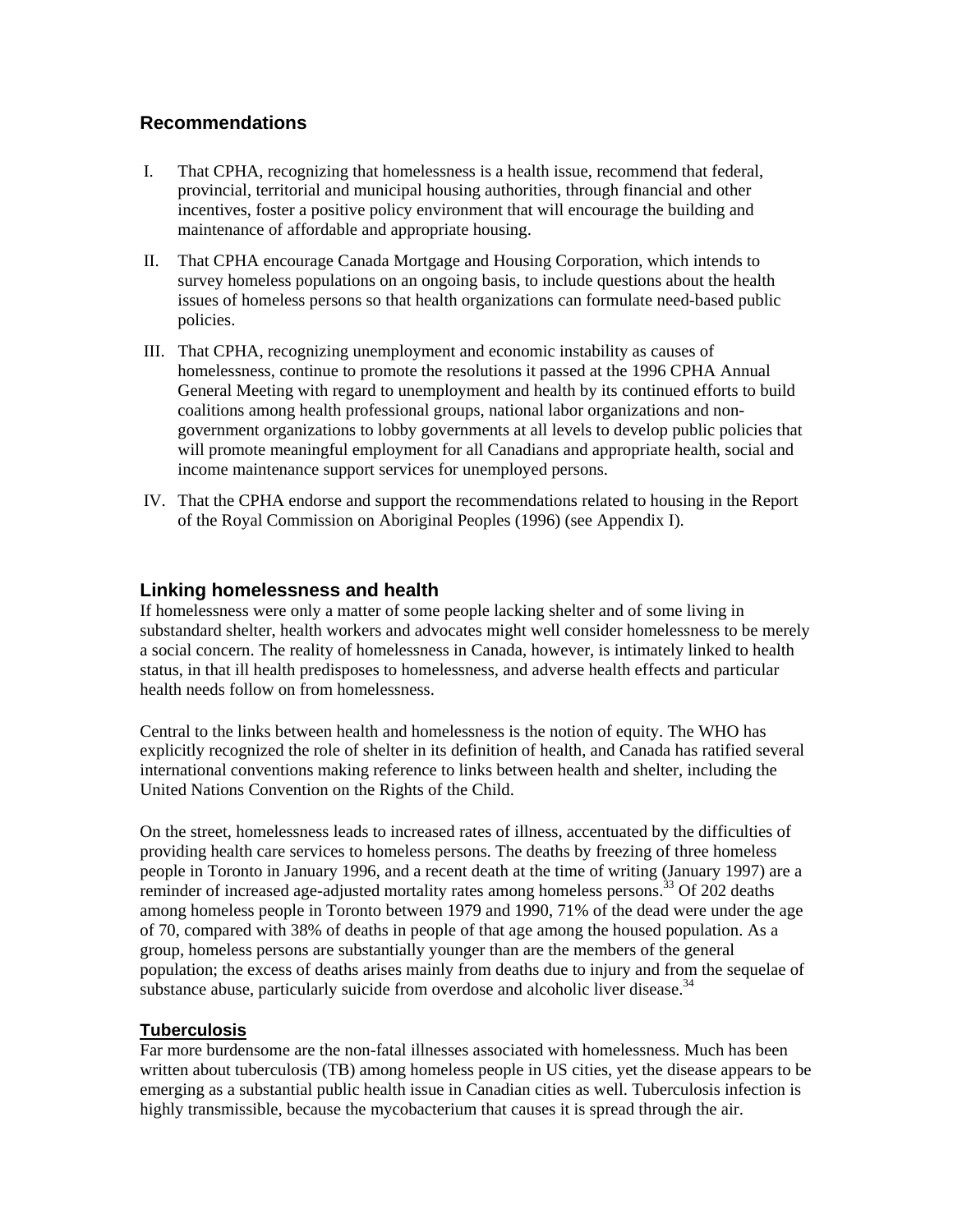Historically, the public health emphasis on sanitation and improved housing and living conditions coincided with marked reductions in the death rates from TB. As homelessness has risen in the United States, increases of epidemic proportions have been noted in TB infections among homeless people.<sup>35</sup> These increases have been compounded by the spread of HIV (HIV renders infected individuals more susceptible to TB infection) and by increased resistance due to partial treatment.

Treatment for TB infection generally requires multiple agents for a period of several months. Partial treatment arises when infected individuals take medication for less than the prescribed duration, and it tends to result in organisms that are resistant to the medication rather than in eradication of all organisms.

Persons without shelter are at particular risk for partial treatment, since their lives are sufficiently chaotic that remembering to take pills daily for several months becomes an insurmountable challenge. Furthermore, despite the free provision of anti-TB medication in many jurisdictions, a homeless person may well have no safe, secure place in which to store the medications.

The epidemic of TB occurring during the late 1980s and early 1990s led to programs of directly observed treatment (DOT), providing daily supervised administration of anti-TB medications.<sup>36</sup> DOT represents an effective, albeit resource-intensive, response to the synergy between homelessness as a risk factor for both TB infection and for partial treatment.

The US epidemic began almost 10 years ago, but there is some evidence of a similar process under way among Canada's homeless. A survey of TB skin test positivity among homeless people in Toronto reported that 48% had positive skin tests, results that would ideally lead to a six-month course of treatment.<sup>37</sup>

## **HIV and AIDS**

In San Francisco, HIV has been reported to be more prevalent among homeless persons than among the housed; $38$  should people with HIV infection face substantial downward drift in economic terms, this is likely to become an infection associated with homelessness.

#### **Musculoskeletal diseases**

Although infectious diseases draw the attention of classic public health concern, musculoskeletal conditions exact a heavy toll among homeless adults who spend much of their day outdoors and often on their feet. Thus, homeless persons in Toronto report a 220% higher prevalence of arthritis than do housed persons.<sup>23</sup> A survey among 124 homeless persons in Vancouver noted that 52% reported a current health problem and 58% had a current dental problem requiring the attention of a dentist.<sup>26</sup> In addition, homeless persons face an annual incidence of assault approaching 40%, and among women, annual risks of sexual assault are approximately 20%. In the year before these data were gathered, 11.4% of respondents reported being hit by motor vehicles and 8.5% reported frostbite. Population survey data indicate that 2% of people in Toronto reported a traffic-related injury during the same period.<sup>23</sup>

#### **Health issues of street youths**

Sexually transmitted diseases and mental health concerns dominate the health needs of street youth. An Edmonton survey of street youth and juvenile sex workers reported positive culture rates of 49% for Neisseria gonorrhoeae and 83% for Chlamydia trachomatis. Furthermore, no contraception was used by 57% of those engaged in sex work and by 85% of street youth.<sup>39</sup>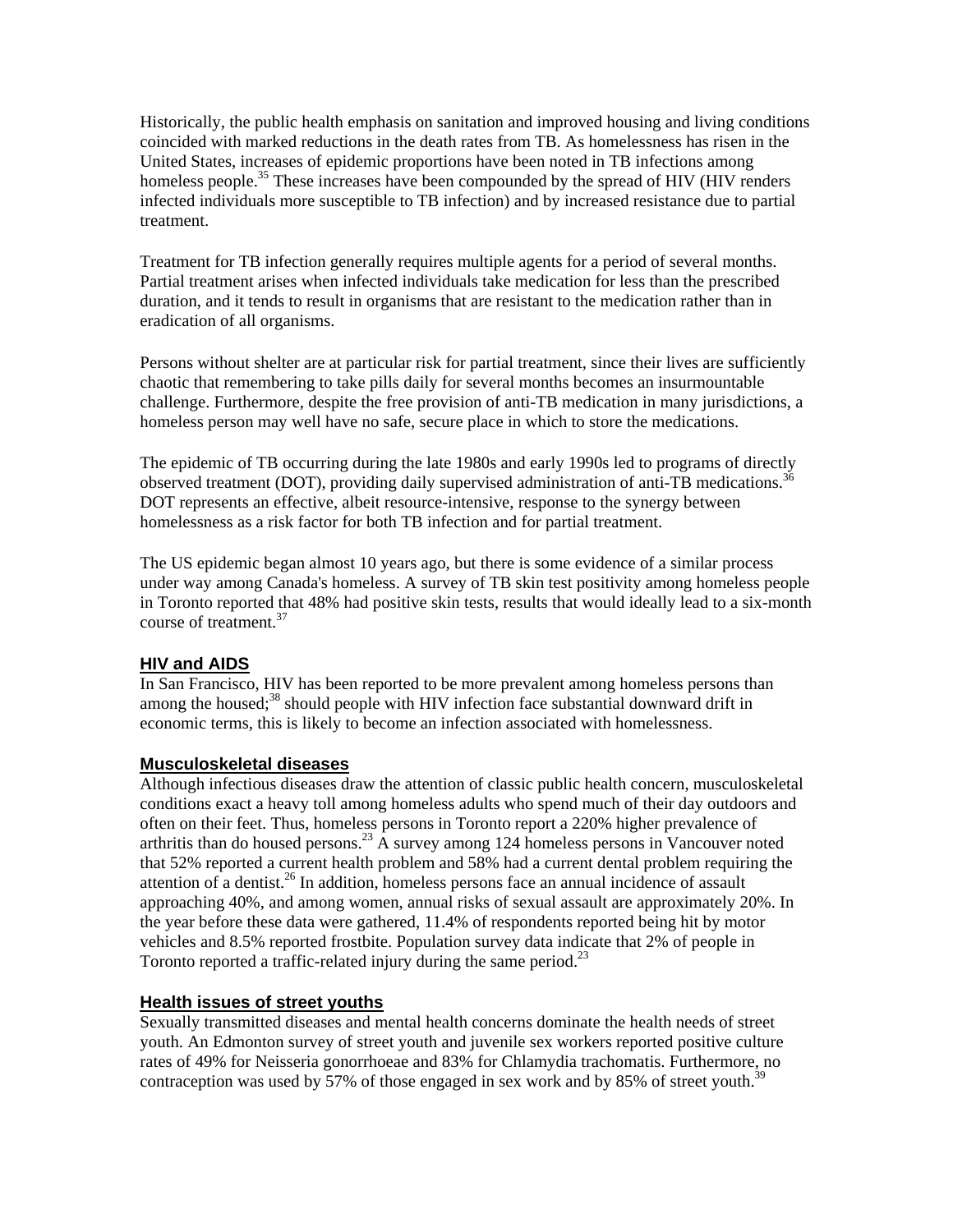Despite similar data in Toronto, 52% of a sample of youth engaged in sex work felt that their risk of HIV infection was the same or less than that of other youth. $40$ 

On issues of mental health, homeless youth are noted to have substantially higher morbidity than their housed counterparts. Data from a study of Toronto street youth show that 37% of males had a history of attempted suicide, in contrast to 61% of females, that 83% had used cannabis during the previous year and 31% had used cocaine, that 28% injected drugs at some point and that 4% had shared needles within the previous year. In addition, about half reported evidence of depression at some point during the three months preceding the interview, and 46% of females reported some form of sexual abuse.<sup>9</sup>

#### **Health issues of children living with homeless parents**

Compared with children who have permanent homes, homeless children face particular health risks, including obesity, anemia, injuries and burns and developmental delay. To date, relatively few Canadian data are available on the health of homeless children, but results from other jurisdictions herald substantial morbidity among homeless children. Thus, obesity is approximately six times more prevalent among homeless children in Washington state.<sup>14</sup> Among 256 homeless children in New York City attending a primary care clinic, higher levels of serum lead were noted in comparison with levels in housed children of similar socioeconomic status.

Similarly, in 11% of a random sample of homeless children in Philadelphia, lead poisoning had been diagnosed during the previous year.<sup>15</sup> In addition to the cognitive effects of lead, high serum levels may compound or exacerbate anemia, which is itself more common among homeless children.<sup>16</sup> This higher rate of anemia may be due partly to dietary deficiency: children living in shelters in Kansas City were noted to be receiving less than 50% of the recommended daily allowance of iron and folic acid.<sup>17</sup>

Perhaps of most concern from a long-term perspective is the evidence of developmental delay among homeless children. Data on the mothers of homeless children consistently report low educational attainment. Evidence of developmental delay among these children suggests that substantial efforts are needed to reverse a cycle linking minimal employment skills and homelessness.

Of 151 children living in Massachusetts shelters, roughly half had developmental lags as measured by the Denver Developmental Screening Test.<sup>13</sup> Among Philadelphia homeless children, measures of preschool children's visual motor skills and expressive vocabulary both yielded results substantially below the population mean, and only one-third of school-age children were reading at the appropriate age level. Half of the children in the sample were reported to have missed 5 or more days of school during the preceding two months, and 30% missed 10 or more days. $15$ 

Paralleling the higher risk of injuries seen among homeless adults, homeless children appear to be at higher risk of injuries and burns. Again in the Philadelphia sample, 14% had been burned sufficiently to produce a scar, and 8% had been hospitalized because of injury during the previous year.<sup>15</sup> In short, the foundations for the homelessness of the next century are being laid among the children of today. $41$ 

#### **Health issues of Aboriginal peoples**

As a result of relative homelessness, the incidence rates of tuberculosis, otitis media, upper and lower respiratory tract infections, pneumonia, gastrointestinal diseases, skin infection, cancer due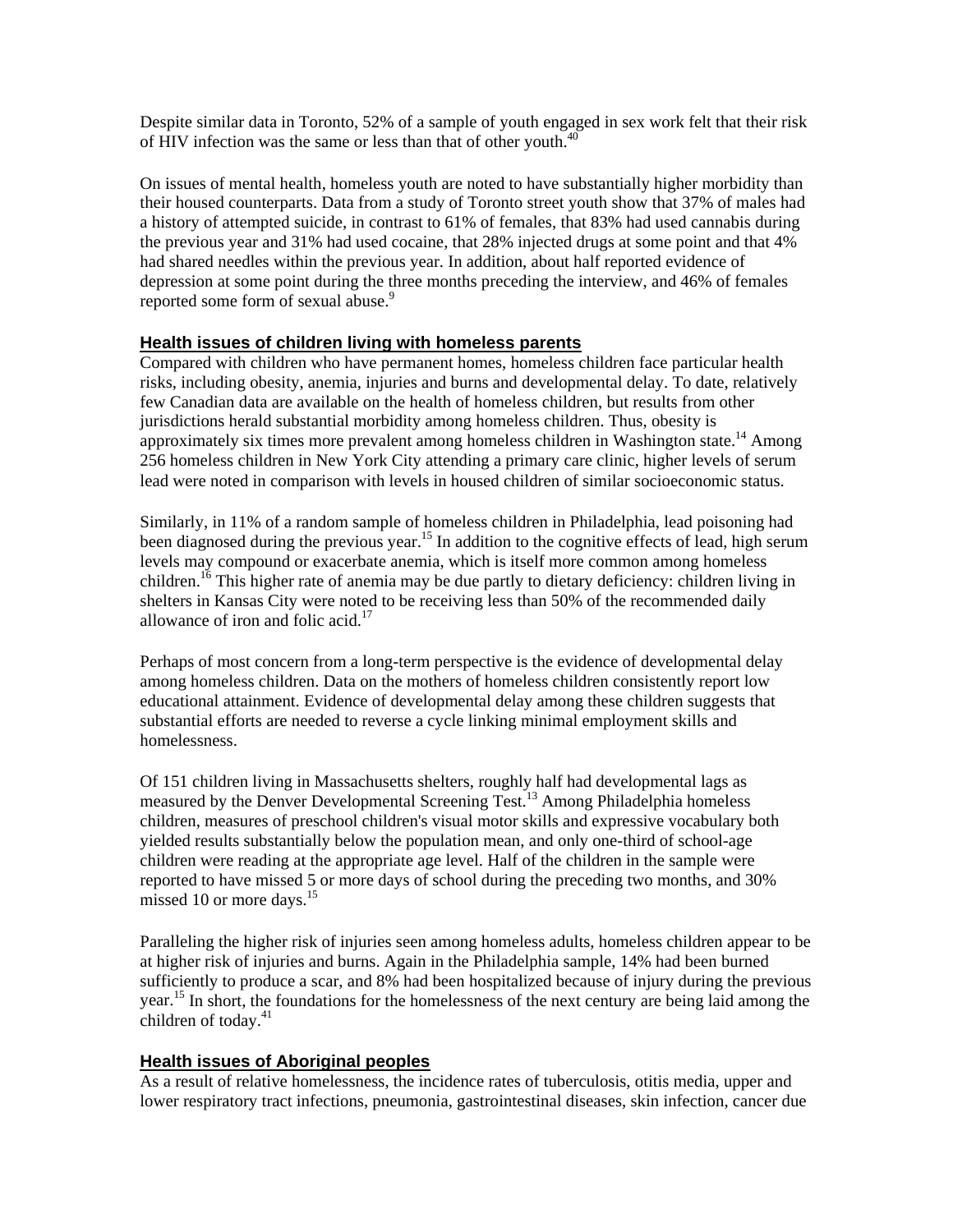to second-hand smoking and deaths due to fire are two to seven times greater in Aboriginal populations than in the rest of the Canadian population.<sup>4, 6</sup>

### **Addressing health service needs of homeless persons**

Housed people certainly face all of these health risks, in varying magnitude, but homelessness makes the provision and use of health services rather different. Thus, in all Canadian provinces, health care is available free of charge to persons who present valid provincial medical insurance cards, yet application for the card requires an address to which it can be sent.

The issue of care refused or limited because of lack of a health card has arisen repeatedly among surveys of homeless persons and surveys of those providing insured health services.<sup>20,23</sup> In an era of management information systems, denying care to persons in generally poor health seems wrong-headed, to say nothing of short-sighted. Preventive efforts, particularly with respect to health conditions such as hypertension, HIV infection and skin care, may well reduce the need for acute "catch-up" care among homeless persons. $42,43$ 

In addition, although high proportions of Canadian homeless persons report seeing a physician, many of these visits are related to the completion of forms required by social services agencies. Ongoing relationships with primary care practitioners are likely to be rare among homeless people who move often and may be ill-equipped to keep or remember appointments. Traditionally, emergency rooms have provided primary care to homeless persons, but the growth of homelessness and its concentration in urban core areas leaves the burden of this care to be borne by a few institutions in each of Canada's major cities. Staff burnout and fatigue are common, as is an apparent obliviousness to certain issues, particularly home care after discharge for persons who have no homes as well as compliance of these persons with prescribed medication routines.<sup>44,45</sup>

Given the multiple health problems of homeless persons are often compounded by substance abuse and psychiatric illness, particular attention is needed to establish delivery systems that can provide care to persons with no fixed address and often minimal social supports. Innovation in this regard, particularly for homeless persons with psychiatric illness, has focused on case management. While there is program-to-program variation, the central idea behind case management is a one-stop contact with health care systems and often social services. Successful programs report improved continuity of care, reduced use of emergency room facilities and, in some cases, decreased readmission rates.<sup>46 - 49</sup>

At the point of care delivery, homeless persons have raised concerns about the insensitivity of care providers.<sup>23</sup> Long-term attitudinal change is an important goal for health care professionals, but a short-term program providing compassionate care may alleviate some of these concerns. A randomized, controlled trial carried out at Toronto's Wellesley Hospital reported lower rates of return visits among persons with no fixed address who had been approached by a volunteer and offered a chance to talk and to be heard, as compared with similar persons who had received regular care. This suggests that client satisfaction may be an important part of cost-effective care delivery.50

The growth of homelessness has prompted a burst of new programs and interventions, including street patrols, cold weather alert systems and novel approaches to service delivery, such as mobile health vans. Many of these are sufficiently recent that little information on effectiveness is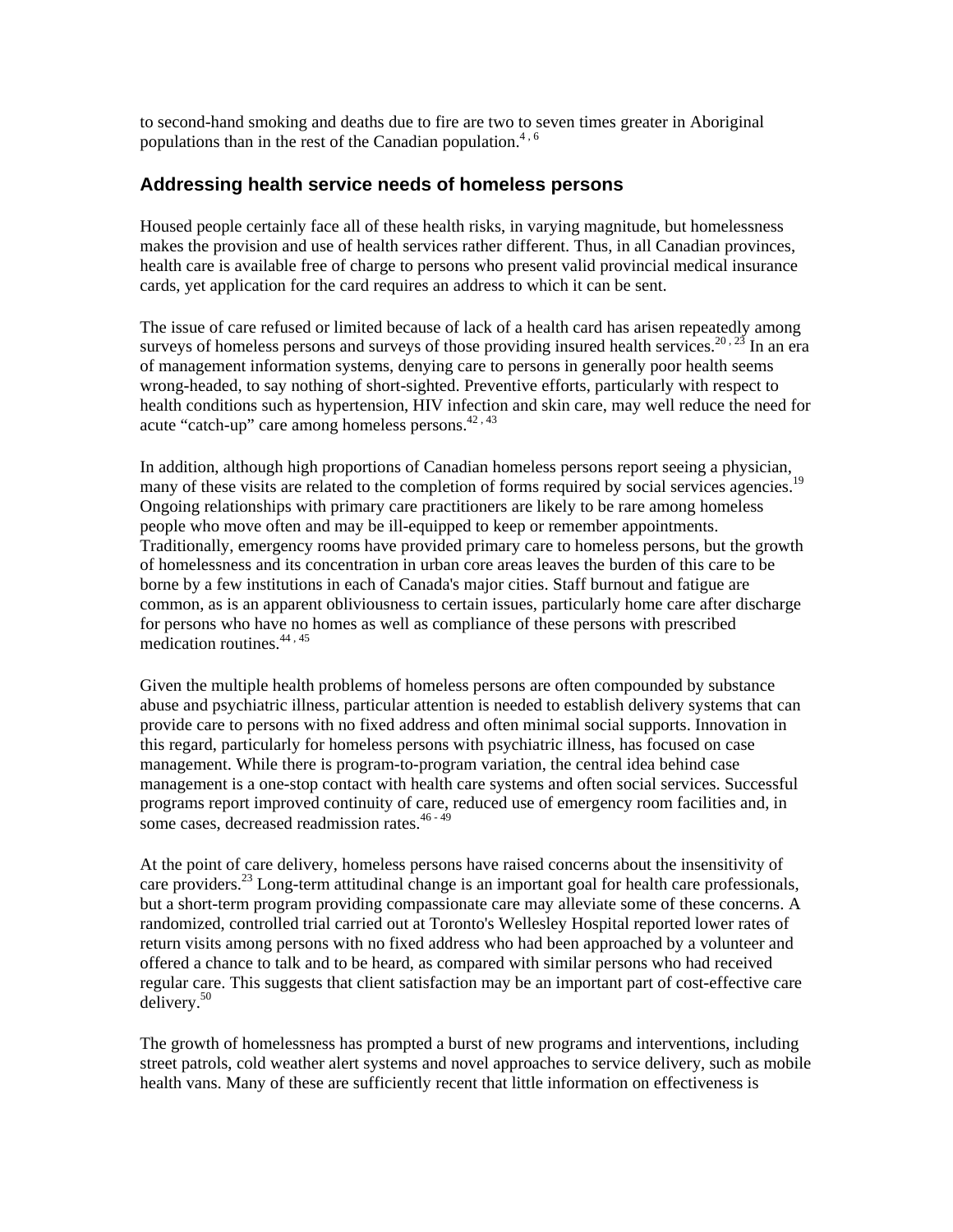available. Nevertheless, evaluation and ongoing innovation are vital to meeting the health needs of homeless persons.

## **Recommendations**

- V. That CPHA request its provincial and territorial branches and associations to explore with other health organizations and provincial and territorial governments ways and means to address the issue of providing continuity of care and access to ongoing care to persons without health cards or permanent addresses.
- VI. That CPHA, with the previously mentioned partners, advocate that provincial and territorial health authorities take steps to ensure that the particular health needs of homeless persons are considered and met as health care services are restructured and reformed.
- VII. That CPHA facilitate, on a pilot basis, the development of a Canadian network of persons and organizations concerned about homelessness and health, through Internet means including electronic mail discussion and the World Wide Web, with particular attention to exchanging information on innovative programs to facilitate health services delivery to homeless persons.
- VIII. That CPHA request health science faculties to include material in their curricula on the impact of social determinants such as homelessness on health and to cover these topics also during student evaluations.

## **Conclusion**

Canadians are justifiably proud of universally accessible health services. As greater attention is paid to the social determinants of health and broader conceptions of health and health care, addressing homelessness is essential if all Canadians are to have the opportunity to live healthy, productive lives. Although it is increasingly fashionable to speak of individual responsibility and welfare reform of various stripes, central to the notion of Canada's civil society should be affordable, secure shelter. The time is ripe for the CPHA membership to build a critical mass of advocacy and action to ensure that no one is left out in the cold.

## **Recommendations**

- IX. That CPHA develop a dissemination strategy for this document to include print and electronic media outlets, the Prime Minister's office, provincial and territorial premiers' offices, federal, provincial and territorial ministries of finance, health, community and social services, opposition parties, national Aboriginal groups, and other professional societies and advocacy groups.
- X. That CPHA, affirming the position that adequate shelter is a prerequisite for health, endeavour to inform health professionals, non-governmental, street and religious organizations which house and work with homeless people about the extent of homelessness and its links to health with a view to advocacy for affordable, appropriate and available housing.
- XI. That CPHA initiate a working group of national professional and health associations, nongovernmental, street and religious organizations along with persons who are homeless, to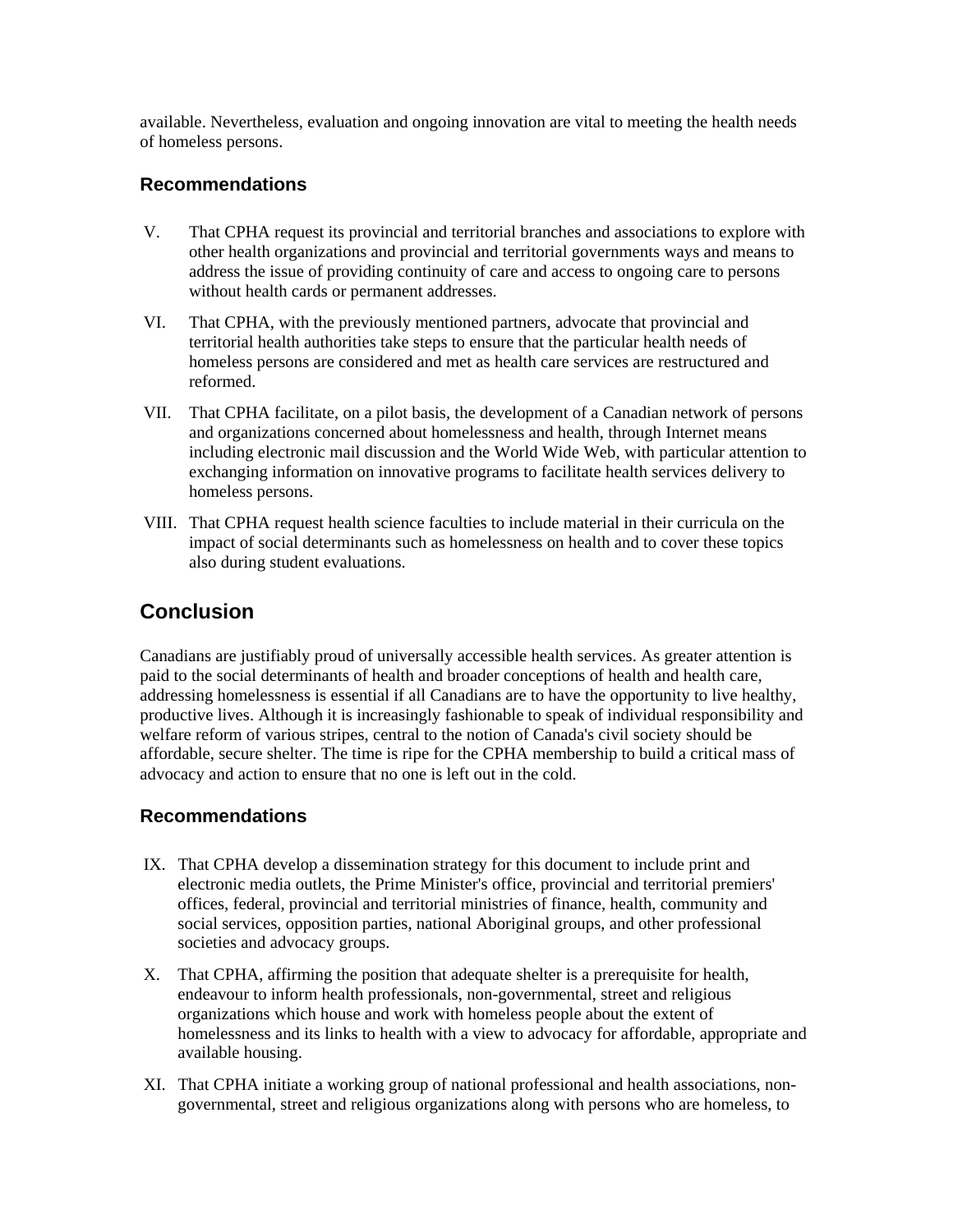examine the feasibility of a national conference on homelessness and health.

## **References**

- 1. Canadian Public Health Association Board of Directors. Health Impacts of Social & Economic Conditions: Implications for Public Policy. Canadian Public Health Association, 1997.
- 2. McLaughlin L. Homelessness in Canada: The Report of the National Inquiry. Ottawa: Canadian Council on Social Development, 1987.
- 3. Begin P. Homelessness in Canada. Current Issue Review 89-8E. Cat No. YM32-1/89-8- 1994-09E. Ottawa: Minister of Supply and Services, 1994.
- 4. Young TK et al. The Health Effects of Housing and Community Infrastructure of Canadian Indian Reserves. Ministry of Indian and Northern Affairs Canada. Ottawa: Minister of Supply and Services Canada, 1991.
- 5. Saskatchewan Senior Citizens' Provincial Council. A Study of the Unmet Needs of Offreserve Indian and Métis Elderly in Saskatchewan. Regina: Saskatchewan Senior Citizens' Provincial Council, 1988.
- 6. Report of the Royal Commission on Aboriginal Peoples. Housing, Volume 3, Gathering Strength. Ottawa: Canada Communication Group, 1996, 365-420.
- 7. Jencks C. The Homeless. Cambridge: Harvard University Press, 1994.
- 8. Federal Task Force on Homelessness and Severe Mental Illness. Outcasts on Main Street: A Report of the Federal Task Force on Homelessness and Severe Mental Illness. Delmar, New York: National Resource Centre on Homelessness and Mental Illness, 1992. Cited at http://nch.ari.net/mental.html, Jan. 23, 1997.
- 9. Smart RG, Adlaf EM, Walsh GW, Zdanowicz YM. Drifting & Doing: Changes in Drug Use Among Toronto Street Youth, 1990 and 1992. Toronto: Addiction Research Foundation, 1992.
- 10. MacDonald NE, Fiahr WA, Wells GA, et al. Canadian street youth: correlates of sexual risktaking activity. Pediatr Infect Dis J 1994; 13:690-697.
- 11. Ministére de la Santé et des Services sociaux. Le phénoméne de l'itinérance au Quebec. (Protocole interministériel).
- 12. Shah CP. Keynote Address, Workshop on Homelessness and Health. Toronto: Ontario Medical Association. March 29, 1996.
- 13. Bassuck EL, Rubin L, Lauriat AS. Characteristics of sheltered homeless families. Am J Public Health 1986; 76:1097-1103.
- 14. Miller DS, Lin E. Children in sheltered homeless families reported health status and use of health services. Pediatrics 1988; 81:668-673.
- 15. Parker RM, Rescorla LA, Finkelstein JA, et al. A survey of the health of homeless children in Philadelphia shelters. Am J Dis Children 1991; 145:520-526
- 16. Acker PJ, Fierman AH, Dreyer BP. An assessment of parameters of health care and nutrition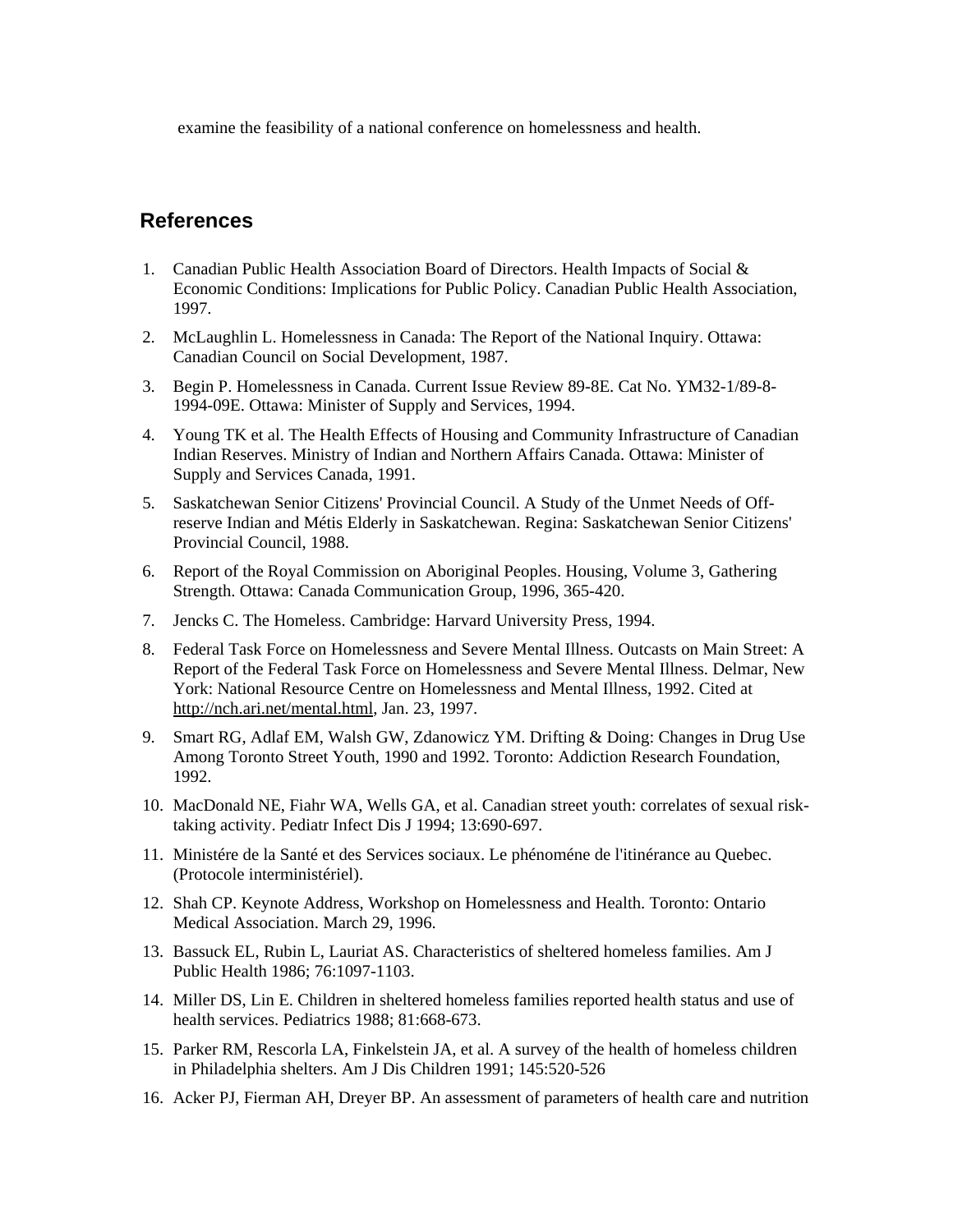in homeless children. Am J Dis Children 1987; 141:388.

- 17. Drake MA. The nutritional status and dietary adequacy of single homeless women and their children in shelters. Public Health Rep 1992; 107:312-319.
- 18. Morris J. Relative Homelessness in Aboriginal Communities. Workshop on Homelessness and Health. Toronto: Ontario Medical Association, March 29, 1996.
- 19. Toronto Coalition Against Homelessness. Cited in Globe and Mail, July 31, 1996.
- 20. Toronto Coalition Against Homelessness. One is Too Many: Findings and Recommendations of the Panel of the Public Inquiry into Homelessness and Street Deaths in Toronto, May 25, 1996.
- 21. Robert J, Robichaud J-B. Des milliers sinistrés sociaux au Centre-Ville de Montréal. Perception 1989; 13:14-16.
- 22. How Can Ottawa Count Homeless? Toronto Star, April 19, 1997, P.A3.
- 23. Ambrosio E, Baker D, Crowe C, Hardill K. Street Health Report. Toronto: 1992.
- 24. Shah CP, Mai V, Noseworthy L, et al. The health impact of unemployment. CPHA Health Digest. Spring 1996; 7-14.
- 25. Ward J. Organizing for the Homeless. Ottawa: Canadian Council on Social Development, 1989; 93-97.
- 26. Acorn S. Mental and physical health of homeless persons who use emergency shelters in Vancouver. Hospital Community Psychiatry 1993; 44:854-857.
- 27. Bachrach LL. What we know about homelessness among mentally ill persons: an analytical review and commentary. Hospital Community Psychiatry 1992; 43:453-464.
- 28. Winkleby MA, White R. Homeless adults without apparent medical and psychiatric impairment: onset of morbidity over time. Hospital Community Psychiatry 1992; 43:1017- 1023.
- 29. Smart RG, Adlaf EM. Substance use and problems among Toronto street youth. Br J Addictions 1991; 86:999-1010.
- 30. Health of the Public Project. Homelessness and Mental Illness in the Hamilton-Wentworth Region. Hamilton: 1995.
- 31. Bachrach LL. Homeless mentally ill women: A special population. In: Spurlock J, Robinowitz CB (eds.): Women's Progress. New York: Plenum Publishing Corporation, 1990.
- 32. North CS, Smith EM. A systematic study of mental health services utilization by homeless men and women. Soc Psychiatry Psychiatr Epidemiol 1993; 28:77-83.
- 33. Hibbs JR, Benner L, Klugman L, et al. Mortality in a cohort of homeless adults in Philadelphia. N Engl J Med 1994; 331:304-309.
- 34. Patychuk D. Deaths among the Homeless: A Summary. Information sheet from Department of Public Health, City of Toronto, 1992.
- 35. Frieden TR, Sterling T, Pablos-Mendcz A, et al. The emergence of drug-resistant tuberculosis in New York City. N Engl J Med 1993; 328:521-526.
- 36. Iseman MD, Cohn DL, Sbarbaro TA. Directly observed treatment of tuberculosis: We can't afford not to try it. N Engl J Med 1993; 328:576-578.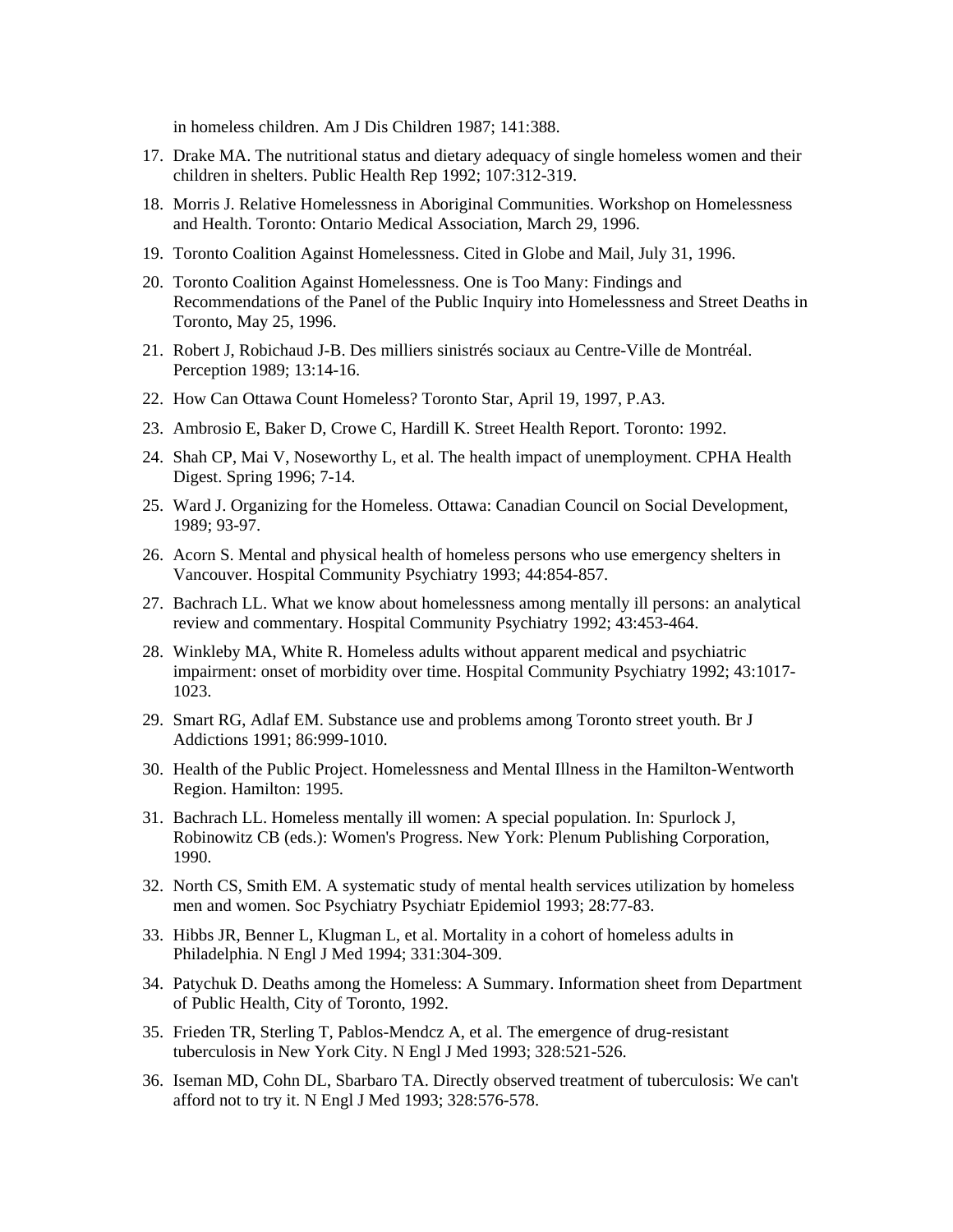- 37. TB Action Group. Department of Public Health, City of Toronto, 1996.
- 38. Zolopa AR, Hahn JA, Gorter R, et al. HIV and tuberculosis infection in San Francisco's homeless adults. JAMA 1994; 272: 455-461.
- 39. Caffaro Rouget A, Mah JK, Lang RA, Joffres MR. Prevalence of sexually transmitted diseases in juvenile prostitutes and street youth. Can J Infect Dis 1994 5:21-27.
- 40. Cave C, Goldberg E, Read SE. A health profile of teenage prostitutes. Pediatr Res 1988; 23:202A.
- 41. Wright JD. Children in and of the streets. Am J Dis Children 1991; 145:516-519.
- 42. Usatine RP, Gelberg L, Smith MH, Lesser J. Health care for the homeless: a family medicine perspective. Am Fam Phys 1994; 49:139-146
- 43. Redlener I. Health care for the homeless lessons from the front line. N Engl J Med 1994; 331:327-328.
- 44. Cooling H. Homeless people miss out on prescribed treatment. BMJ 1994; 308:135.
- 45. Carthew D, Styres K. The effect of homelessness on compliance with medical regimens. Nurse Practitioner 1993; 18:8-9.
- 46. Wasylenki DA, Goering PN, Lemire D, et al. The hostel outreach program: assertive case management for homeless mentally ill persons. Hospital Community Psychiatry 1993; 44:848-853.
- 47. Caton CLM, Wyatt RJ, Grunberg J, et al. An evaluation of a mental health program for homeless men. Am J Psychiatry 1990; 147:286-289.
- 48. Marcos LR, Cohen NL, Narducci D, et al. Psychiatry takes to the streets: the New York City initiative for the homeless mentally ill. Am J Psychiatry 1990; 147: 1557-1561.
- 49. Kanter J. Clinical case management: definition, principles, and components. Hospital Community Psychiatry 1989; 40:361-368.
- 50. Redelmeier DA, Molin J-P, Tibshirani RJ. A randomised trial of compassionate care for the homeless in an emergency department. Lancet 1995; 345:1131-1134.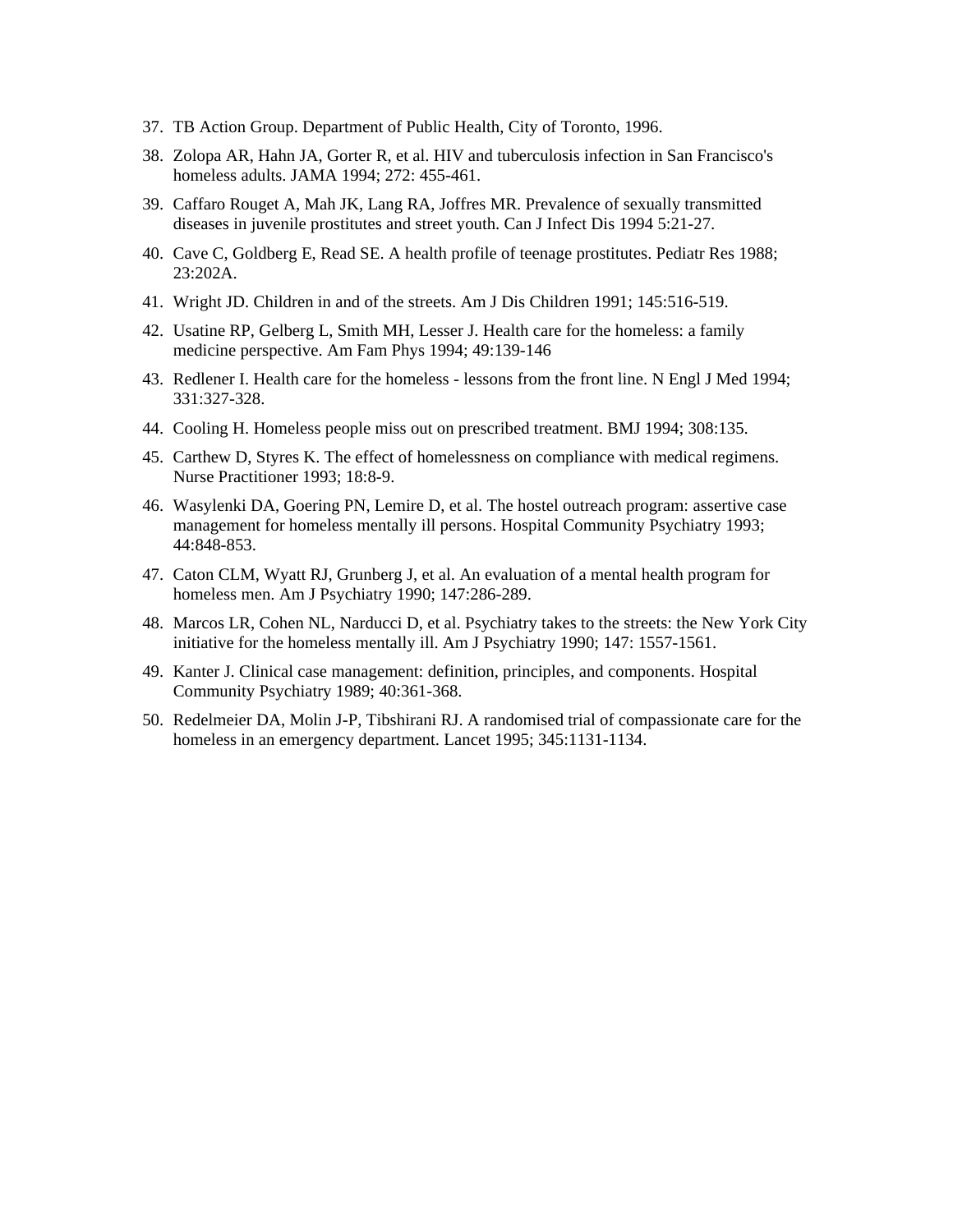**Appendix I** Report of the Royal Commission on Aboriginal Peoples Volume 5. Appendix A, Summary Recommendations Canada Communication Group, Ottawa, 1996. (pp. 216-219)

## **Commitment to Adequate Housing**

- 3.4.1 Federal and provincial governments address Aboriginal housing and community services on the basis of the following policy principles:
	- a. Governments have an obligation to ensure that Aboriginal people have adequate shelter, water and sanitation services.
	- b. Governments have a responsibility to restore an economic base to Aboriginal people that enables them to meet their needs.
	- c. Aboriginal people, individually and collectively, are responsible for meeting their housing needs according to their ability to pay or contribute in kind.
	- d. Governments must supplement the resources available to Aboriginal people so that their housing needs are fully met.
	- e. Aboriginal nations should assume authority over all housing matters as a core area of self-government jurisdiction.
	- f. Acute risks to health and safety should be treated as an emergency and targeted for immediate action.
- 3.4.2 The government of Canada clarify with treaty nations a modern understanding of existing treaty terms regarding housing.
- 3.4.3 The government of Canada make resources available over the next 10 years to ensure that housing for Aboriginal people on-reserve is fully adequate in quantity and quality and engage the governments of the provinces and territories to reach the same goal in rural and northern communities and in urban areas.

#### **Water and Sewage Systems**

- 3.4.4 The government of Canada provide additional resources for construction, upgrading and operation of water and sewage systems to ensure that adequate facilities and operating systems are in place in all First Nations communities within five years.
- 3.4.5 The government of Canada provide funding and technical support to First Nations governments to operate and maintain community water and sewer systems and to establish technical support institutions as required

#### **Housing in First Nations Communities**

- 3.4.6 The government of Canada and First Nations governments and people undertake to meet the need of First Nations people for adequate housing within 10 years.
- 3.4.7 The government of Canada complement the resources supplied by First Nations people in a two-to-one ratio or as necessary to achieve adequate housing in 10 years by
	- providing capital subsidies and committing to loan subsidies for construction of new homes and renovations: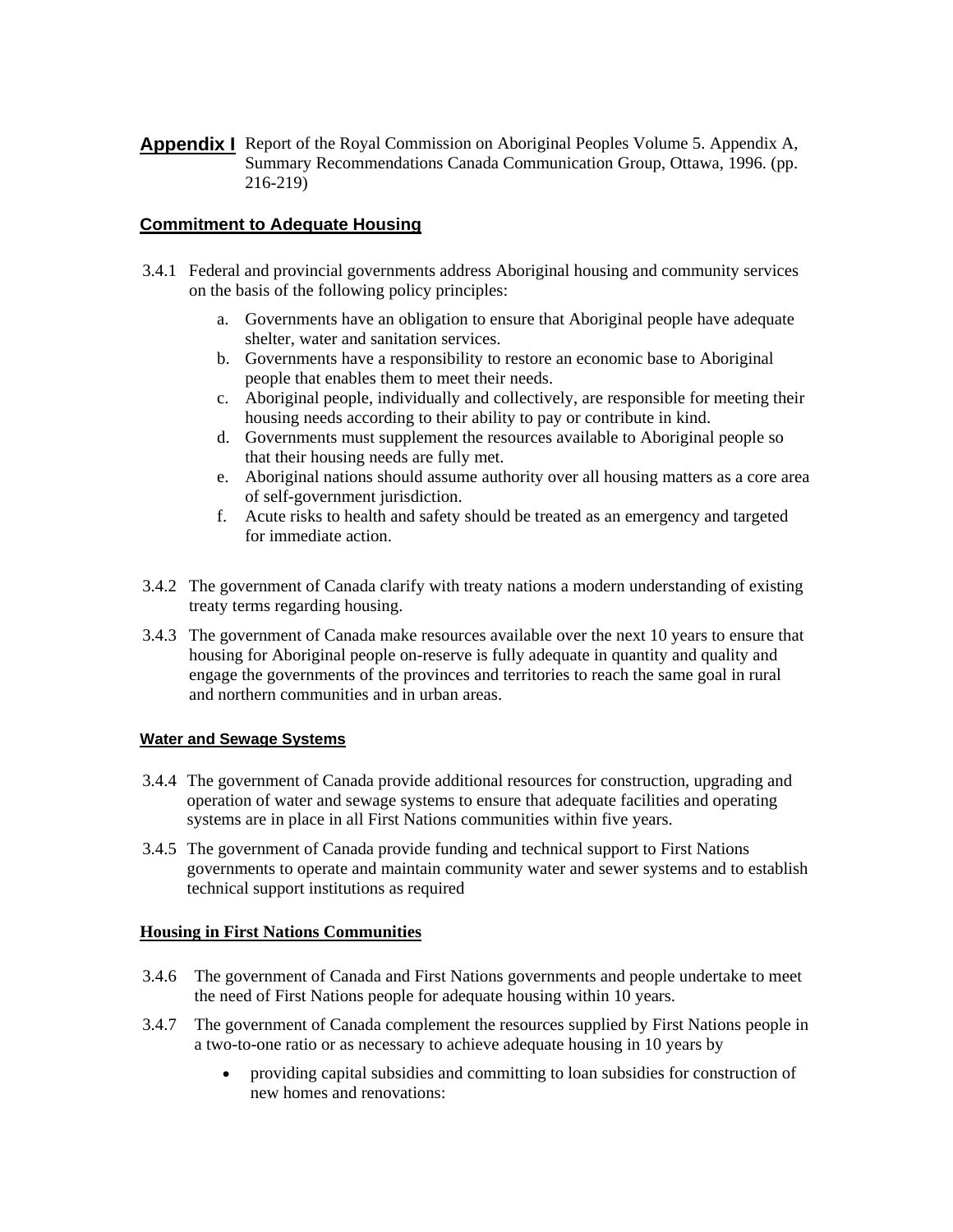- providing funds for property insurance and regular maintenance for home occupants receiving social assistance or with low earned incomes;
- paying rental subsidies for those receiving social assistance or with low earned incomes in amounts that are equitable compared to off-reserve programs; and
- offering financial incentives for private home ownership.
- 3.4.8 First Nations governments and people make every effort to marshall more resources for housing and community services, through financial contributions from residents in the form of maintenance fees, rents or mortgage payments, and contributions in kind, such as sweat equity and local materials.
- 3.4.9 First Nations governments assume jurisdiction over housing at the earliest opportunity, enact clear laws regarding housing tenure, and pursue authority to adjust other programs such as social assistance with a view to marshalling more resources for housing.
- 3.4.10 First Nations governments develop institutions at the nation level or through inter-nation agreements to administer housing and tenure regimes and deliver housing programs with financial and technical support from the government of Canada.
- 3.4.11 The government of Canada support the efforts of First Nations communities to develop and implement their own tenure systems and housing programs, innovative uses of social assistance to stimulate contributions to housing, and institutions above the community level.

#### **Housing in Non-Reserve Communities**

- 3.4.12 The government of Canada and the governments of the provinces and territories undertake to meet fully, in cooperation with Aboriginal people and within 10 years, the need for adequate housing of Aboriginal people not living on reserves.
- 3.4.13 Aboriginal people not living on reserves make every effort to marshall more resources for housing in a variety of ways, through contributions in kind, sue of local materials, and effective housing organizations.
- 3.4.14 The government of Canada engage the provincial and territorial governments in a strategy to meet the housing needs of Aboriginal people living in non-reserve communities by reinstating and increasing funding for new social housing and mortgage subsidies under the Aboriginal off-reserve programs of the Canada Mortgage and Housing Corporation (CMHC);
	- providing greater autonomy and flexibility to Aboriginal organizations
	- delivering the program in rural areas and to urban social housing corporations; and
	- providing rental subsidies as a cost-effective option where rental markets exist.

## **Economic Development**

3.4.15 The government of Canada help Aboriginal people exploit the economic development opportunities arising from an increase in construction, repair and maintenance of dwellings for Aboriginal people